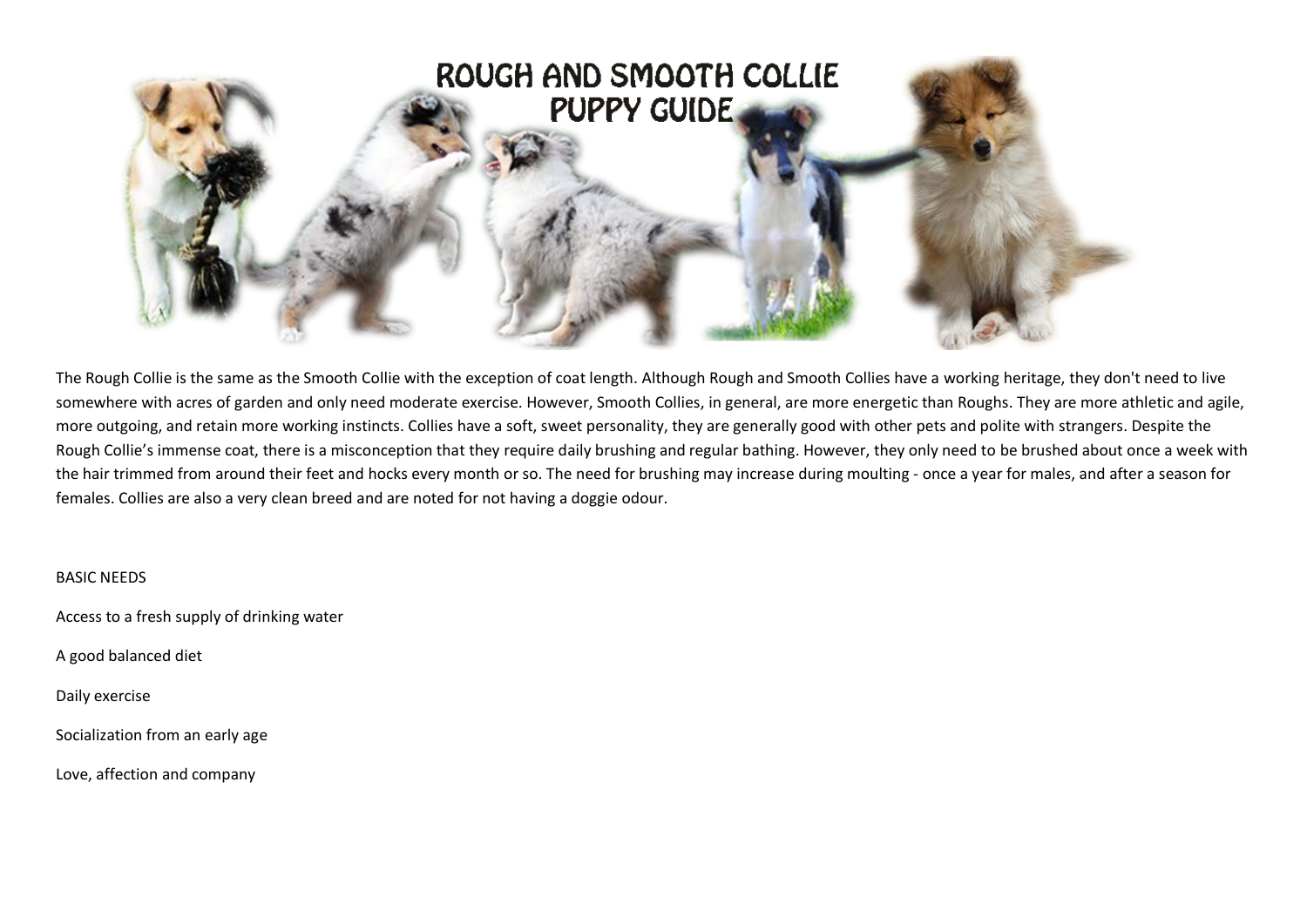Collies are a healthy breed, and generally only need their puppy boosters and annual vaccinations, but if they are sick you should seek advice from your vet, ie: refusing food, lethargic, diarrhoea - with or without blood, trauma, difficulty breathing, exposure to toxic substances, extended abdomen or abdominal pain, urinary problems, seizures, unconscious.

### BRINGING YOUR NEW PUPPY HOME

Before you bring your new puppy home, check your garden, and repair any gaps in the fence. Remove any toxic chemicals ie: weed killer and slug pellets out of their reach and cover ponds. You should also think about any poisonous plants they may be able to eat.

Your new puppy can ride home in the back seat on a passenger's lap or in a crate but not loose in the car If you're on your own, then crate him –for his safety and yours. Your puppy may cry a little, this is completely normal, his whole world has changed and he needs time to get to know you and adjust. Have some towels or newspaper to hand in case he is sick on the journey, remember, he may have only have been in the car once before for a check up by the vet. Go straight home, it is not the time to stop off visiting relatives/friends, keep things calm and simple. Please avoid lots of new visitors for your puppy and allow time for you both to adjust as this can be quite a stressful time both the puppy and the new owner.

When you get home, walk your puppy outside in your garden as he will want to relieve himself, he will be distracted at first, but usually nature calls quite quickly, and remember to give your puppy lots of praise when he goes in an area you have chosen.

Some puppies may race around the house in over stimulated overdrive, others will curl up underneath something and watch their new world wide-eyed. Imagine if you were suddenly whisked away to a world you had no idea existed, adopted by beings you have never met before.

Don't be in a hurry to introduce your new puppy to any other pets in the house, it is better to make introductions gradually so they have time to adjust to each other. Baby gates are useful for pets to see and smell each other, without being in each other's space.

# TOYS

Your puppy is at the stage when everything "can be chewed". Suggested "home made toys" include empty plastic milk bottles / cartons. Any empty juice or water bottle but please ensure the ring around the neck is removed first. Finished kitchen and toilet rolls are also appreciated plus any small cardboard cartons are also very attractive until shredded!

Please do not give soft rubber toys, or children's toys with "eyes" that may be removed or swallowed. There are many specialist puppy toys available especially those that squeak and can be washed. The purchase of a "Puppy Kong" will also bring many hours of enjoyment.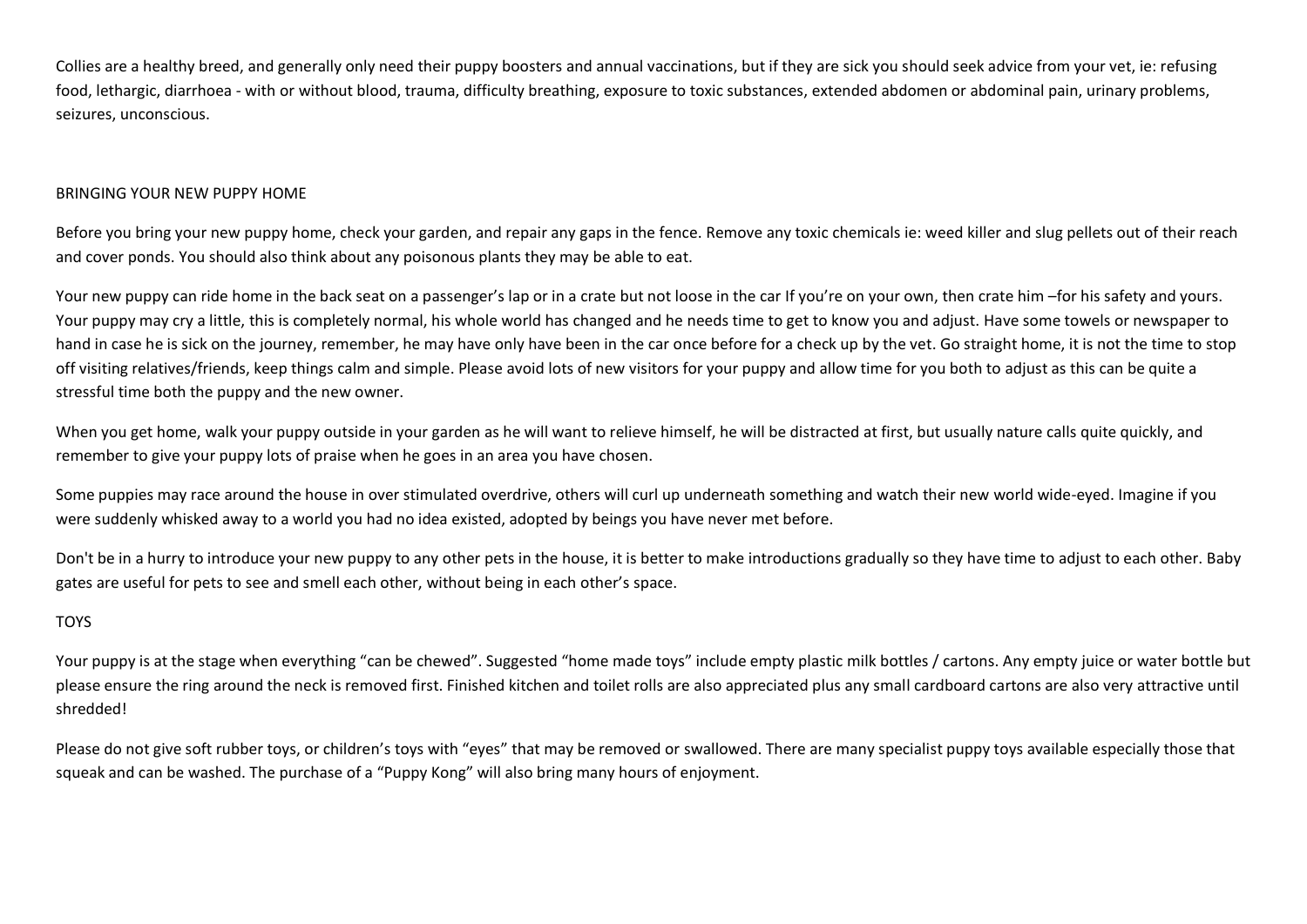#### HOUSE TRAINING

It is common, normal and expected for your puppy to have accidents and relieve himself in places other than your garden. Take your puppy outside as soon as he wakes up, after food, and during play when he starts circling and sniffing and getting ready to squat, remember to stay with the puppy and give lots of praise. Puppies under 16 weeks of age don't have the same control of their muscles as older dogs, be patient, and he will soon catch on.

#### THE FIRST NIGHT

Bear in mind that up until now your puppy has spent his whole life surrounded by the warmth of his mother and siblings and they now have a new environment to cope with. It is obviously not unusual for them to feel some anxiety and they may cry when left. Their natural instinct is to cry, howl and sometimes squeal on their first night. Some ideas to help are leaving the radio on, a light, a ticking clock and a dog toy to cuddle up to. Some people feel comfortable keeping their new puppies with them for the first few days, and letting them sleep in the bedroom in a crate/dog bed. This can give them a sense of security, but isn't always practical and getting them used to sleeping in the kitchen or a room of your choice, can save problems later.

Introducing your puppy to other dogs in the family

Always supervise any interactions between other family pets, especially for the first one to two weeks as they get to know each other. Do not leave them alone. Keep all existing routines, such as walks. playtimes and meal times normal. Make the puppy fit into the routine you already have. Be very careful to monitor situations which may trigger aggression, for example when you come home, when guests visit, walk times, playtimes and meal times, both yours and theirs. It is also very important to spend time alone with each dog, so that your older dog continues to receive the one to one attention they are used to and your puppy gets the chance to develop a bond with you.

Remember that the older dog will try to teach the puppy some manners and show it how to behave so some snapping and correction may happen. However do not let this become excessive and also don't let the puppy continually harass your dog. If they do start to fight, stop it as quickly as possible so that they don't develop a pattern of aggressive behaviour. With time and patience both dogs will learn to accept each other, but until this point always make sure that they are not left alone together as far as is possible, keeping them in separate rooms or parts of the house if necessary. Taking the few steps listed above will ensure that your new puppy becomes part of the family with as little fuss as possible.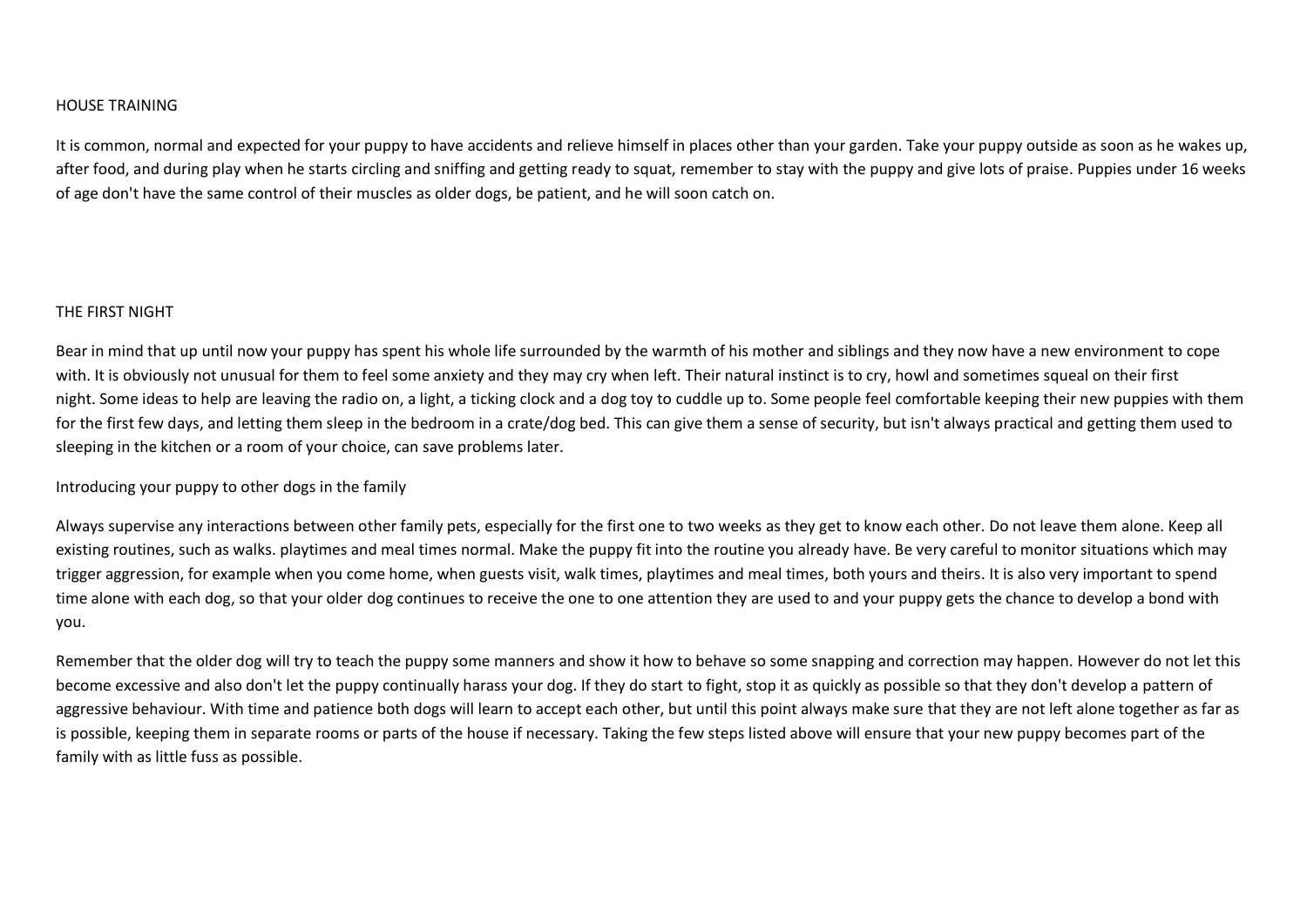### FEEDING TIME

Your breeder will have given you a diet sheet and some food, it is advisable to keep your puppy on the food given by the breeder, at least for the first month or so, and any changes to a puppy's diet should be made gradually. The puppy's daily allowance should be split into four meals from 8 weeks of age. At around 4 months you can reduce to 3 meals a day, then at 6 months to two.

All reputable manufacturers will supply guidelines, on the packaging, with regard to the amount to be offered. For your guidance, Collie puppies and youngsters are classed within the medium range of dog. Collie puppies and adults do not have strong digestive systems and are often very happy eating the same food on a daily basis. Changing foods is best done over a period of 3-4 days by introducing the new food in small quantities until the process is complete.

Should you find that your puppy develops an upset tummy but he still seems fit and well, it is usually from over-feeding. Just cut down / out all milky foods and cut down the amount of food for a period of 24 hours. If there is NO change after this time – PLEASE, CONSULT YOUR VETERINARY SURGEON.

A healthy puppy should have a good appetite, if your puppy refuses food, it may be that they are feeling off colour. Look out for any diarrhea and consult your vet if the problem does not resolve in 24 hours. A light diet may be needed for a day or two, and you can give your puppy boiled chicken breast (skin and bone removed), boiled long grain rice, natural yoghurt and scrambled egg. Dogs digestion does not cope with cows milk, but most puppies enjoy goats milk.

Do not feed your puppy chocolate, as this is poisonous to all dogs. Puppies have very sharp teeth up until around 6 months of age, whilst teething their gums are often sore, they have a natural instinct to chew. If you don't provide something 'acceptable' for them to chew on, they will find something else! You can buy teething chews from your local pet store, and also give them clean socks, or clean wet rag that has been put in the freezer.

### VACCINATIONS AND WORMING

Your new puppy should not be taken out into the public space where there have been other dogs until they have finished their vaccinations. Your vet will give you advice on vaccinating your puppy, but they can usually have their first vaccination at 8 weeks of age, a second one two weeks later, and can be taken out a week after.

Your puppy will have been wormed regularly by the breeder, and they will tell you when her next worming date is due. Please continue the worming programme, especially if there are young children in the house.

Under NO circumstances use a product containing Ivermec or Ivermectin, or any of its derivatives. This substance is not fully licensed in the UK as a worm dose but used as part of other products can be lethal to your collie. Should you have any problems with your vet, concerning this product, please contact your breeder

Do not use any Ivermectin based worming or combined worming/flea products on your Collie,

see article on MDR1 on www.collielife.com for other drugs to avoid.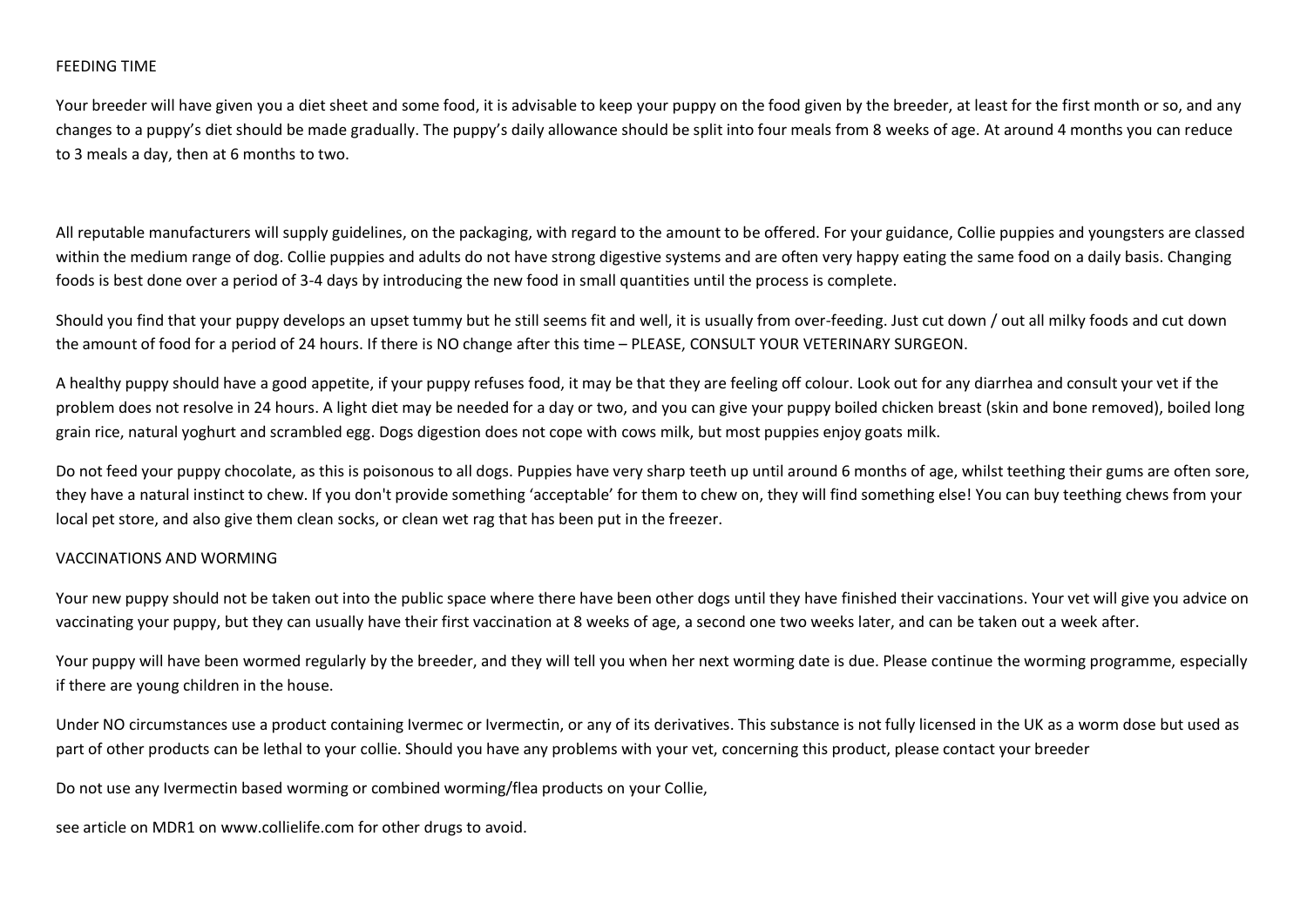### COLLARS AND LEADS

Everyone has different preferences on the type of collar/lead they use on their Collies. Most people will use either a rolled leather slip lead, or an adjustable half check leather collar, and the purchase of a good leather collar and lead will last you the lifetime of your dog. Your average pet shop probably wont sell the type of lead best suited to a Collie and I have given some links below of recommended online shops where they can be purchased. When buying a half check leather collar, I prefer to buy an adjustable one, as I can use it from puppy stage to adulthood.



#### EXERCISE

A young puppy will tire easily, and spend a lot of time sleeping. Do not let them run with older dogs for any length of time, and should only have short walks (5 mins per month of age is often recommended ie: 3 months of age = 15 minutes per day) up until they are 9 months of age when their bones are more developed.

Always carry "poo-bags" when walking out and please clear up after your dog. There are others around who do not appreciate and in some areas, you could be fined!

### TRAINING

Your young puppy will not have been lead trained. Socialization, once vaccinated, may be carried out by meeting other people / dogs and although collie puppies are very responsive, repetitive work is not within their nature and they can or will rebel at any given time. This is where your understanding of the collie mind will come into play. Your puppy will look to you for leadership and guidance. Be firm but gentle at this early stage. Praise often and if required complete this with a puppy treat.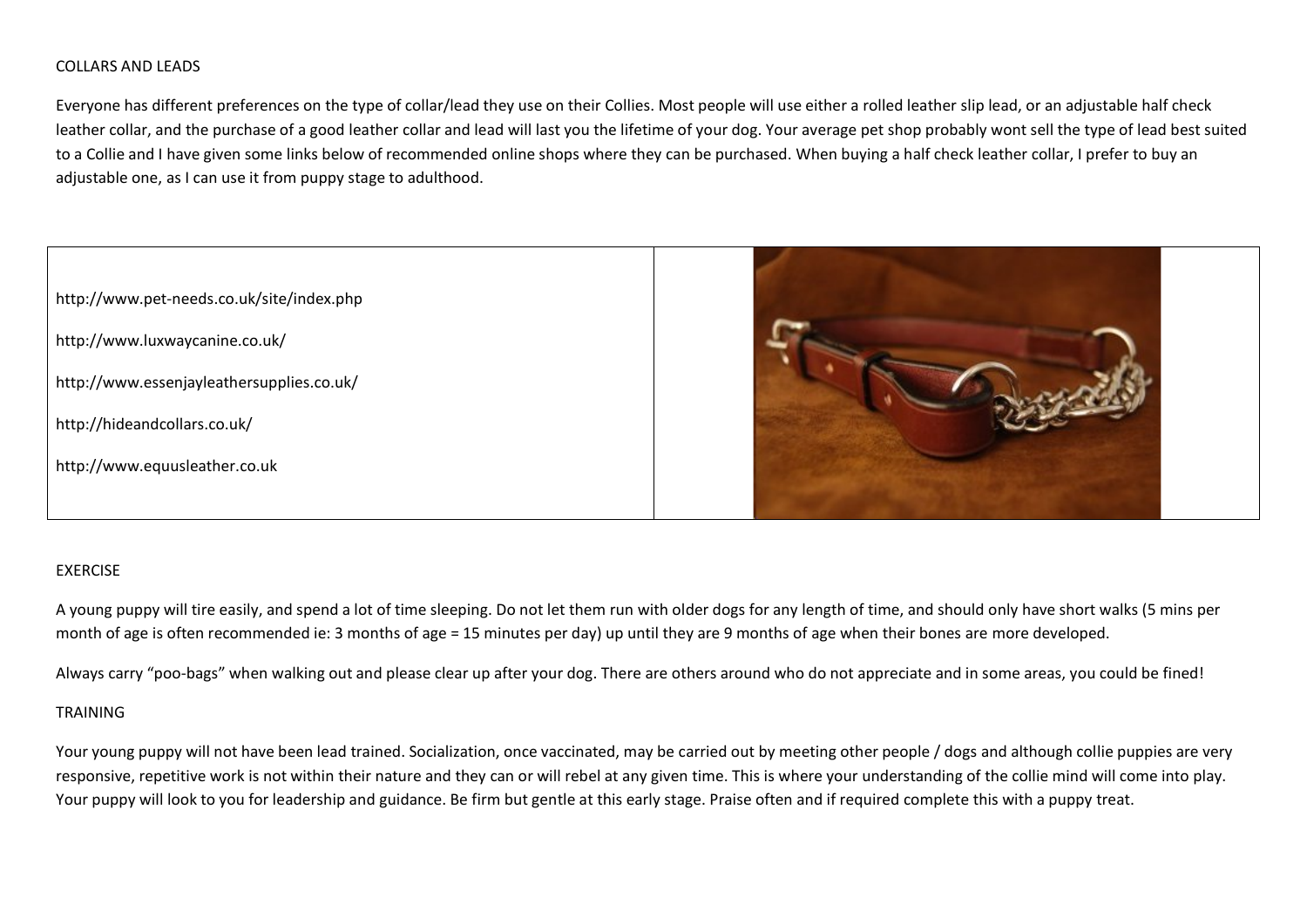## GROOMING

Grooming keeps you dogs coat in good condition, and also helps building a close bond with your puppy. Your puppy will not require bathing. The only times bathing is considered, is just after the first major coat loss at approx. 14 months old. Groom out all the dead and loose hair. If the weather is kind, then he may be bathed outside using a specialist dog shampoo (One with an insect repellent is very useful) Once bathed he can be allowed to shake off the surplus wet and then towel dried. Should your puppy be unfortunate to acquire fleas, then treatment with a product similar to "Frontline" may be used obtainable from your Vet.

Puppies need to get used to brushing as young as possible, and short little and often sessions with a soft brush to start with gets them used to the idea and it will become a pleasant experience for both of you. Some puppies will not be ready to stand still and be brushed, but don't let them play with the brush, it is not a toy. It can be a good idea to stand them on a sturdy non slip table, and get someone to help to ensure they don't jump off and hurt themselves. Reward and praise them throughout the grooming session and finish with a cuddle and a treat.

The Rough and Smooth Collie have different grooming needs. The Smooth Collie has a 'wash and wear' coat, and a once weekly brush with a rubber curry comb, and/or a wash leather, and a slicker brush when moulting is sufficient.

Rough Collies do require a little more work but with the correct tools and a little practice, you can keep your Collie in good condition with a weekly brush.Your puppy's breeder will be able to offer advice. Collies are naturally clean dogs and do not need regular baths, and even if they get muddy, once the mud dries, it can easily be brushed off. A bath once or twice a year when moulting is usually sufficient.

Please note, that whilst it may feel like clipping would keep the dog cooler, it is likely to do the opposite. Clipping a Collie's coat stops it insulating against the heat and keeping cool in the summer.

Everyone has their own favourite items of grooming equipment, but the basics would be a Bristle Brush/Maxi Pin Brush, comb and scissors to trim the hair around the dogs paws, and underneath between the pads.